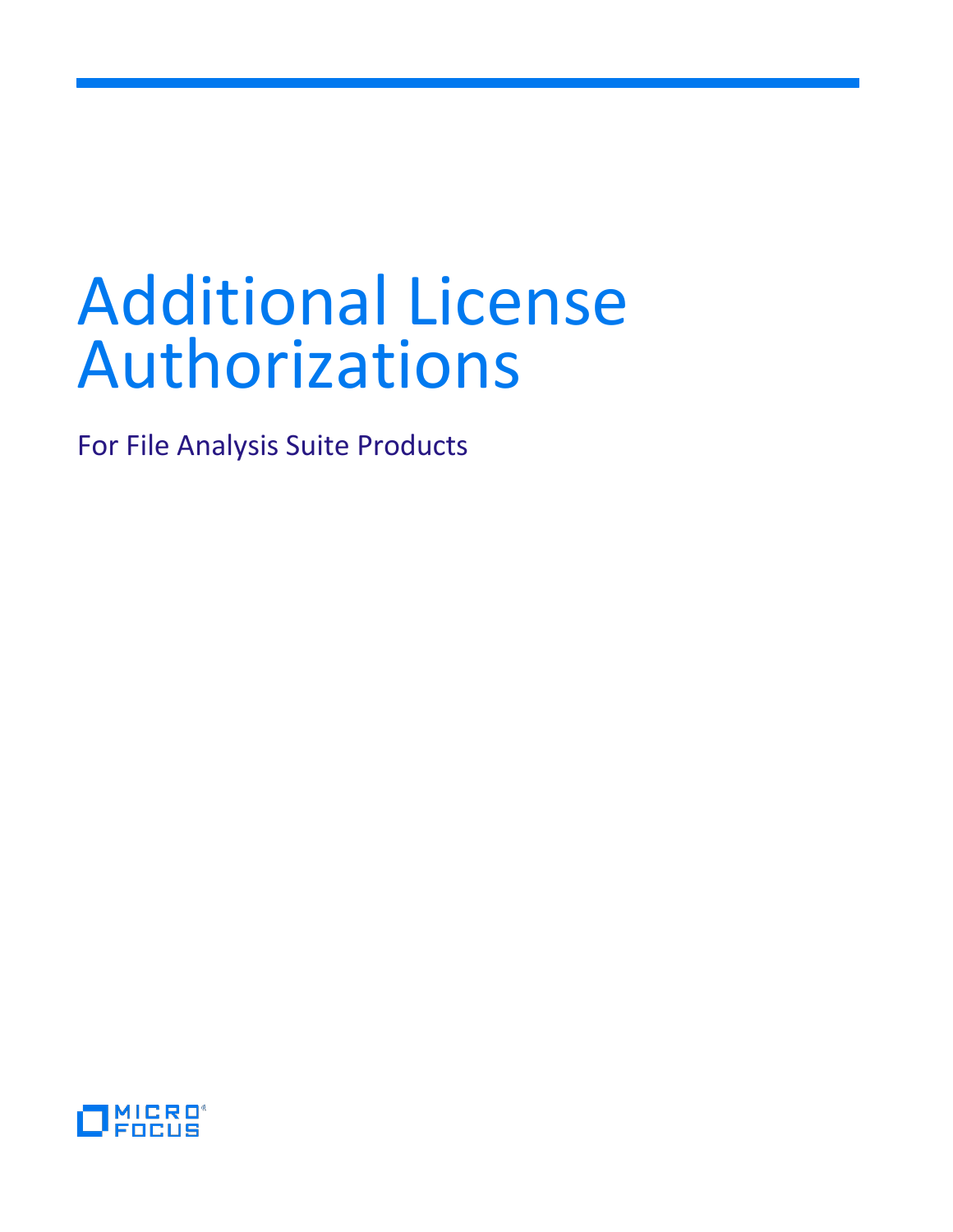This Additional License Authorizations ("ALA") sets forth the applicable License Options and additional specific software license terms that govern the authorized use of the software products specified below, and are part of the applicable Micro Focus End User License Agreement ("EULA") and/or any separate agreement that grants Licensee a license to such products (i.e., Customer Portfolio Terms or other Master Agreement and/or Quotation) ("Applicable Agreement"). The EULA, and/or the Applicable Agreement, if such agreement exists, shall be known as the Governing Agreement. Capitalized terms used but not defined herein shall have the meanings set forth in the Governing Agreement.

# **Products and Suites covered**

| <b>Products</b>           | E-LTU or<br>E-Media<br>available * | <b>Non-production</b><br>software class ** | <b>Term License</b><br><b>Non-production</b><br>software class<br>(if available) |
|---------------------------|------------------------------------|--------------------------------------------|----------------------------------------------------------------------------------|
| File Analysis Suite (FAS) | Yes                                | Class <sub>1</sub>                         | Class 1                                                                          |

\* Any product sold as E-LTU or E-Media shall be delivered electronically regardless of any contrary designation in a purchase order. \*\* Additional licenses solely for non-production use, may be available as specified in the Non-Production Licensing Guide found at **[software.microfocus.com/legal/software-licensing](http://software.microfocus.com/legal/software-licensing)** depending on the non-production software class specified above. Any such nonproduction licenses will be subject to the Non-Production Licensing Guide and the applicable License Option terms and conditions set forth in this ALA.

# **Definitions**

| Term                                     | <b>Definition</b>                                                                                                                                                                                                                                                   |
|------------------------------------------|---------------------------------------------------------------------------------------------------------------------------------------------------------------------------------------------------------------------------------------------------------------------|
| E-LTU and E-Media                        | Means products which are electronically delivered only, and as such any reference to FOB Destination or<br>delivery methods that are stated on your purchase order other than electronic shall be null and void with<br>respect to these E-LTU or E-Media products. |
| <b>FAS Standalone</b><br>Customer        | Means customer hosting the File Analysis Suite in their own Data Center or Cloud environment.                                                                                                                                                                       |
| GB                                       | Means gigabytes which designates the amount of physical capacity that can be managed.                                                                                                                                                                               |
| Internal Use                             | Means access and Use of the software for purposes of supporting your internal operations or functions.                                                                                                                                                              |
| <b>Managed Service</b><br>Provider (MSP) | Means partner hosting the File Analysis Suite for their customers in their own Data Center or Cloud<br>environments.                                                                                                                                                |
| ТB                                       | Means terabytes which designates the amount of physical capacity that can be managed.                                                                                                                                                                               |
| <b>Term Support</b>                      | Means a fixed period support offering that is only valid during the time period of the associated Term.                                                                                                                                                             |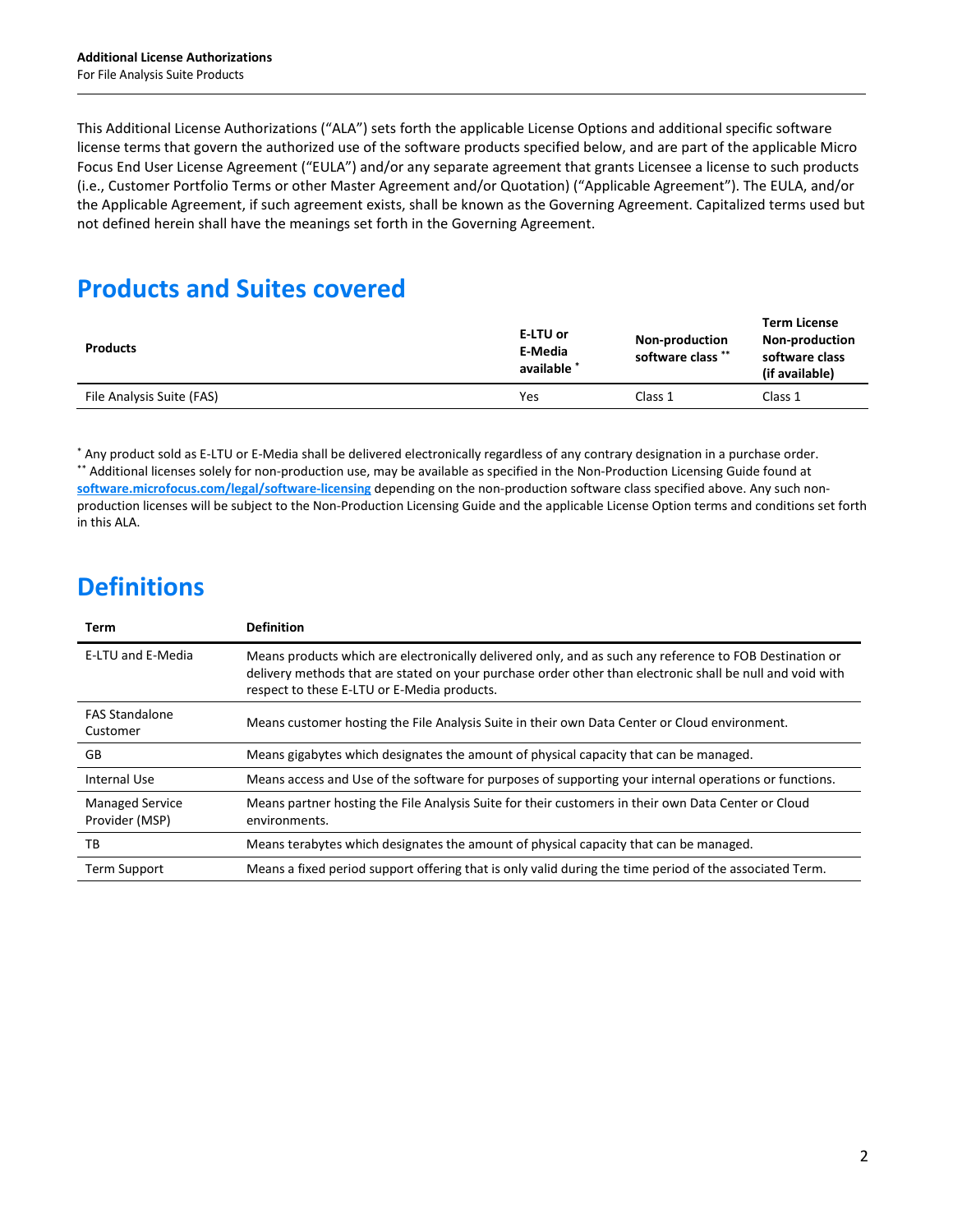## **Software Specific Terms**

Software products with software specific license terms are described below. Software products covered by this ALA document (as listed above) and not covered in this section do not have software specific license terms.

## **File Analysis Suite (FAS)**

File Analysis Suite (FAS) license is a consumption and are based in Terabytes (TB) of raw source data, for example the total volume of the source files scanned within a file target (On-Premises and/or Cloud).

FAS for Managed Service Providers is licensed by Managed Service Provider (MSP) for the amount of TB purchased by the MSP. The license is limited to use by a Managed Service Provider who has signed a Managed Service Provider Agreement and only for the purpose of providing Managed Services. FAS for Managed Service Provider on Premise cannot be used for internal use.

| <b>Purchase Options</b>         | <b>Definition</b>                                                                                                                                                                                |
|---------------------------------|--------------------------------------------------------------------------------------------------------------------------------------------------------------------------------------------------|
| MSP Multi-use 1 Year<br>Term    | Long term use e.g. data lifecycle, data privacy. License allows for multiple customers. Reporting and<br>monitoring is done in conjunction with the MSP agreement.<br>• Purchased in bulk by TB. |
| MSP Multi-use 3 Year<br>Term    | Long term use e.g. data lifecycle, data privacy. License allows for multiple customers. Reporting and<br>monitoring is done in conjunction with the MSP agreement.<br>• Purchased in bulk by TB. |
| MSP Pay Per Use<br>3 Month Term | Short term use e.g. risk assessments, license is not multi-use and expires after 90 days.<br>• Purchased in bulk by TB.                                                                          |
| <b>Stand Alone Customer</b>     | Single use for large customer deployment in private DC.<br>Purchased in bulk by TB.                                                                                                              |

## **Hosting Requirements**

Managed Service Providers and Stand-Alone Customers hosting the File Analysis Suite in their own Data Center or Cloud environments are required to follow the following:

| Version Currency, Update<br>Requirements   | FAS Software installed on Customer Environments or on Partner Environments must be updated to<br>the latest code within 90 days of notification of an update to a FAS component.<br>Security Updates will need to be installed within 30 days of notification of an update to a FAS<br>component.<br>Micro Focus is not responsible to fix any issues that are found in older software components if the<br>component has been updated with a newer release. |
|--------------------------------------------|--------------------------------------------------------------------------------------------------------------------------------------------------------------------------------------------------------------------------------------------------------------------------------------------------------------------------------------------------------------------------------------------------------------------------------------------------------------|
| <b>Environment Hosting</b><br>Requirements | MSP and Customers hosting FAS in an internal data Center are required to meet with the FAS<br>Professional Services Team before any software is installed and receive approval to ensure their FAS<br>hosting environment will meet FAS hardware and software requirements.                                                                                                                                                                                  |
|                                            | " MSP and Customers hosting FAS in deployments in a Cloud environment are required to meet with<br>the FAS Professional Services Team to ensure the cloud environment will support FAS.                                                                                                                                                                                                                                                                      |
|                                            | Do not deploy non approved services or software, (i.e. virus software) on the server hosting<br>environment. Non approved software may have detrimental effects on the performance of FAS. Micro<br>Focus is not responsible for negative impacts of non approved software running on host sever<br>environment.                                                                                                                                             |